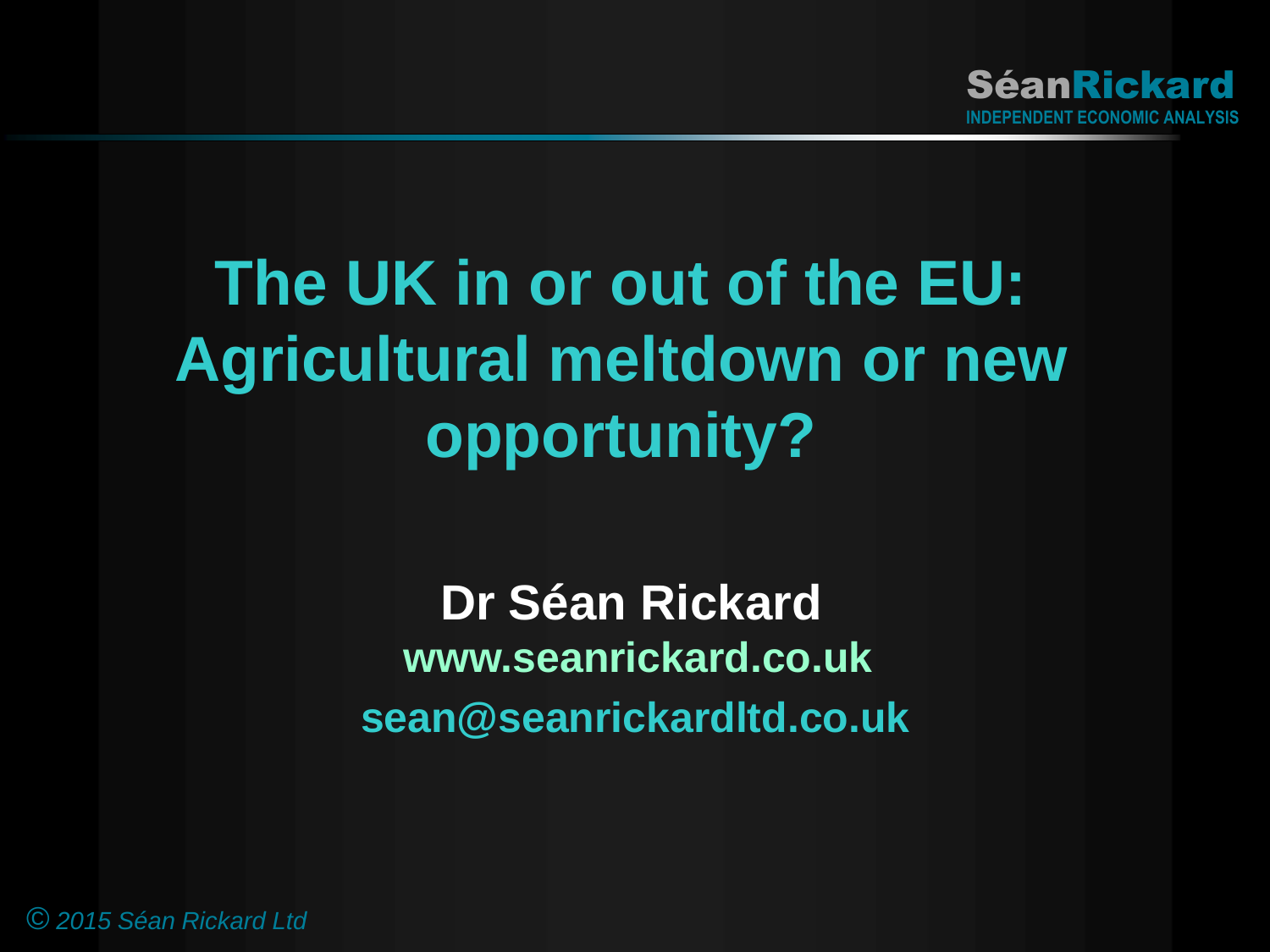#### **I will …**

Start by summarising what it is that AIC want – or should want – from UK agriculture and agricultural policy;

 $\rightarrow$  then outline how the CAP frustrates the ability of UK agriculture to rise to the 21<sup>st</sup> Century challenges;

then consider how following Brexit, UK agricultural policy might change and the likely effects for farming;

 $\rightarrow$  then ponder the access farmers and the food industry in general might have to the single market if the UK voted no;

Finally I will leave you to judge whether UK agriculture faces meltdown or new opportunity following Brexit.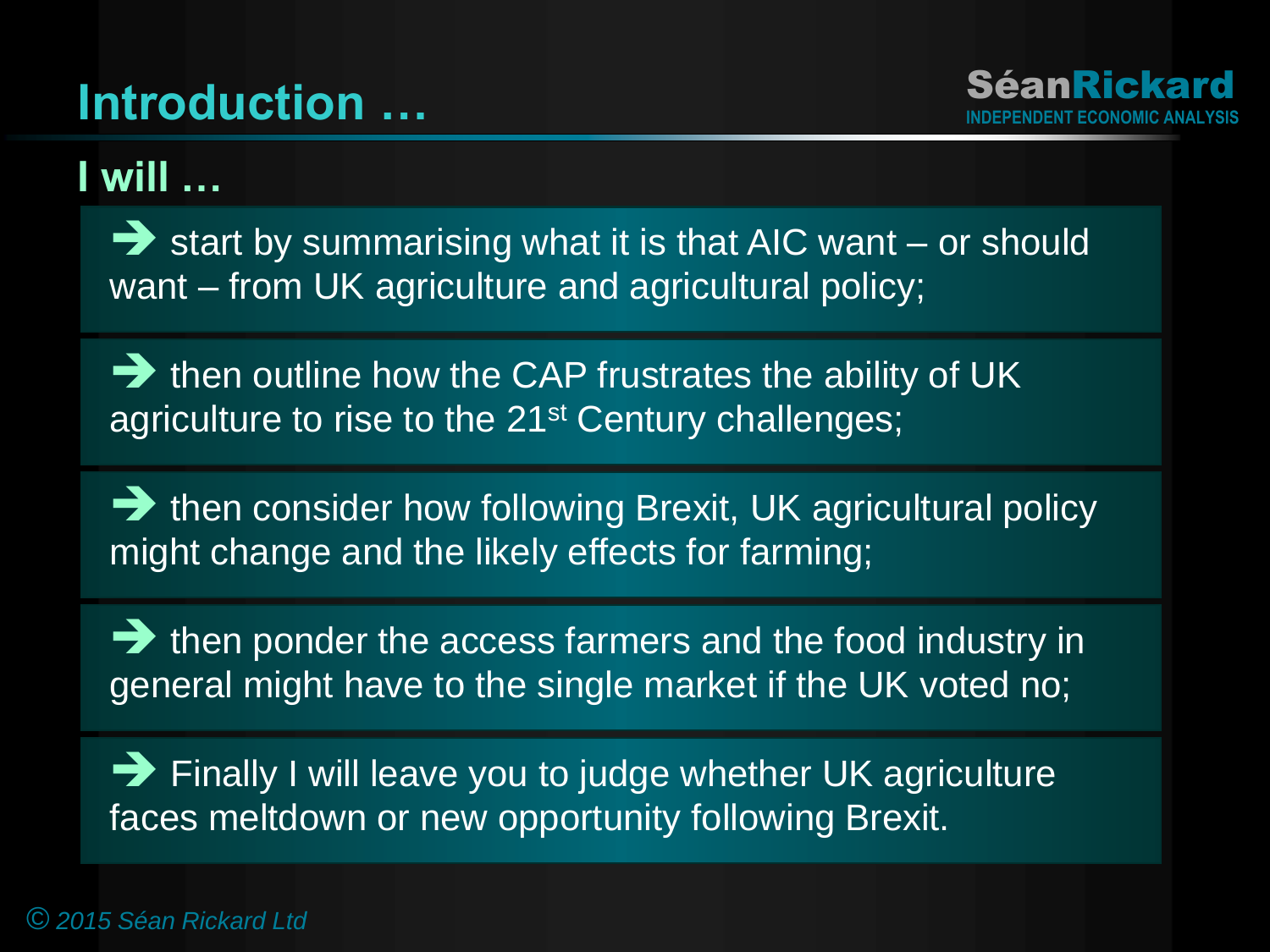# **What type of agricultural industry…** Séan Rickard

Agriculture faces a global trilemma: food security as the world shifts from supply-push to demand-pull; declining natural resources eg, arable land; and the impact of

climate change on production

The solution is sustainable intensification – in essence a second green revolution involving a

Plant and livestock biotechnologies are scale neural but precision farming is capital intensive necessitating high levels of investment in human and fixed capital **Large scale farms** 

dramatic rise in natural resource productivity – requiring scientific research in the areas of agrobiotechnology as well as smart engineering to deliver the efficiencies of precision farming

have an advantage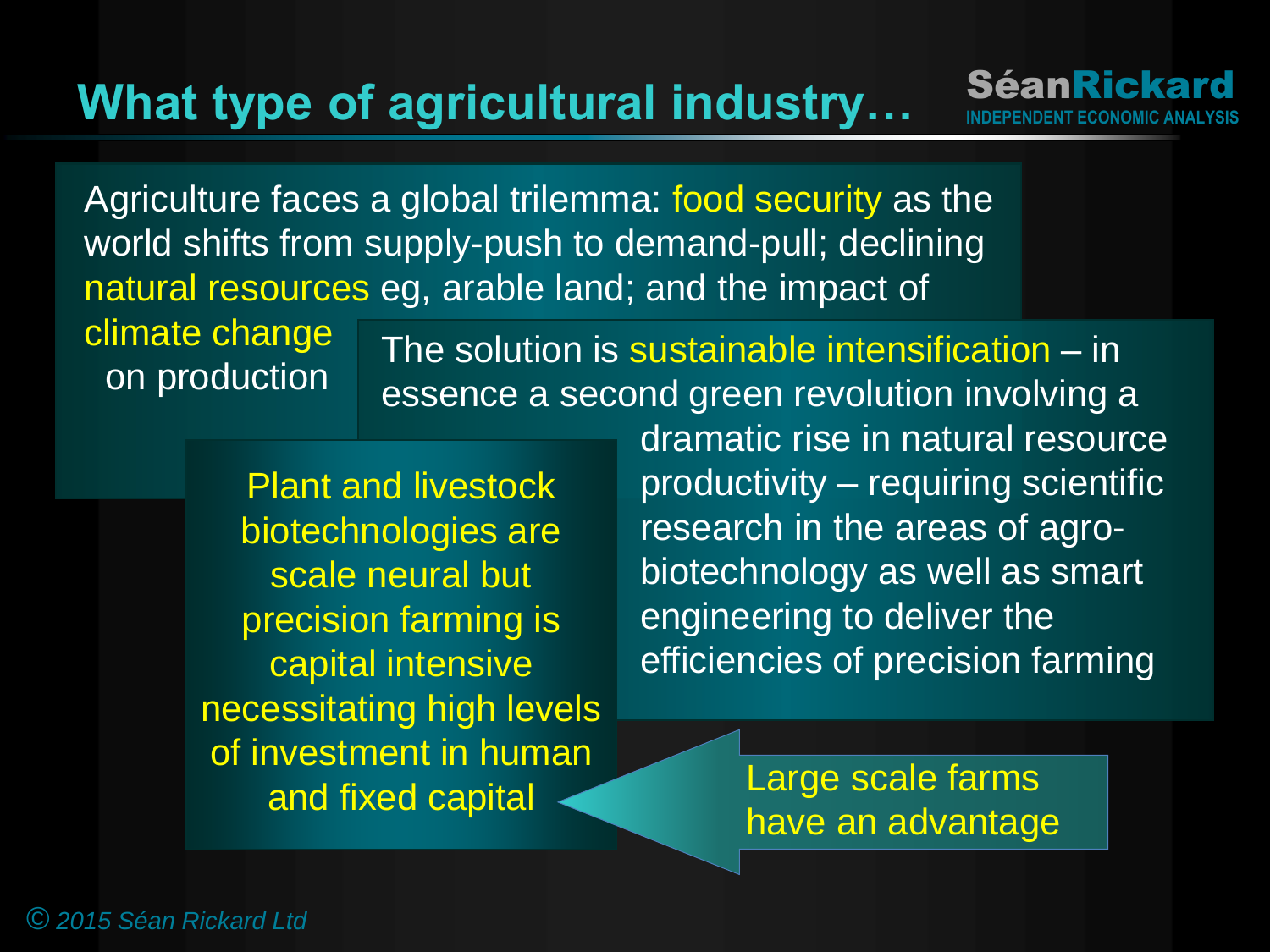# **Limitations imposed by the CAP …**



SéanRickard

**INDEPENDENT ECONOMIC ANALYSIS**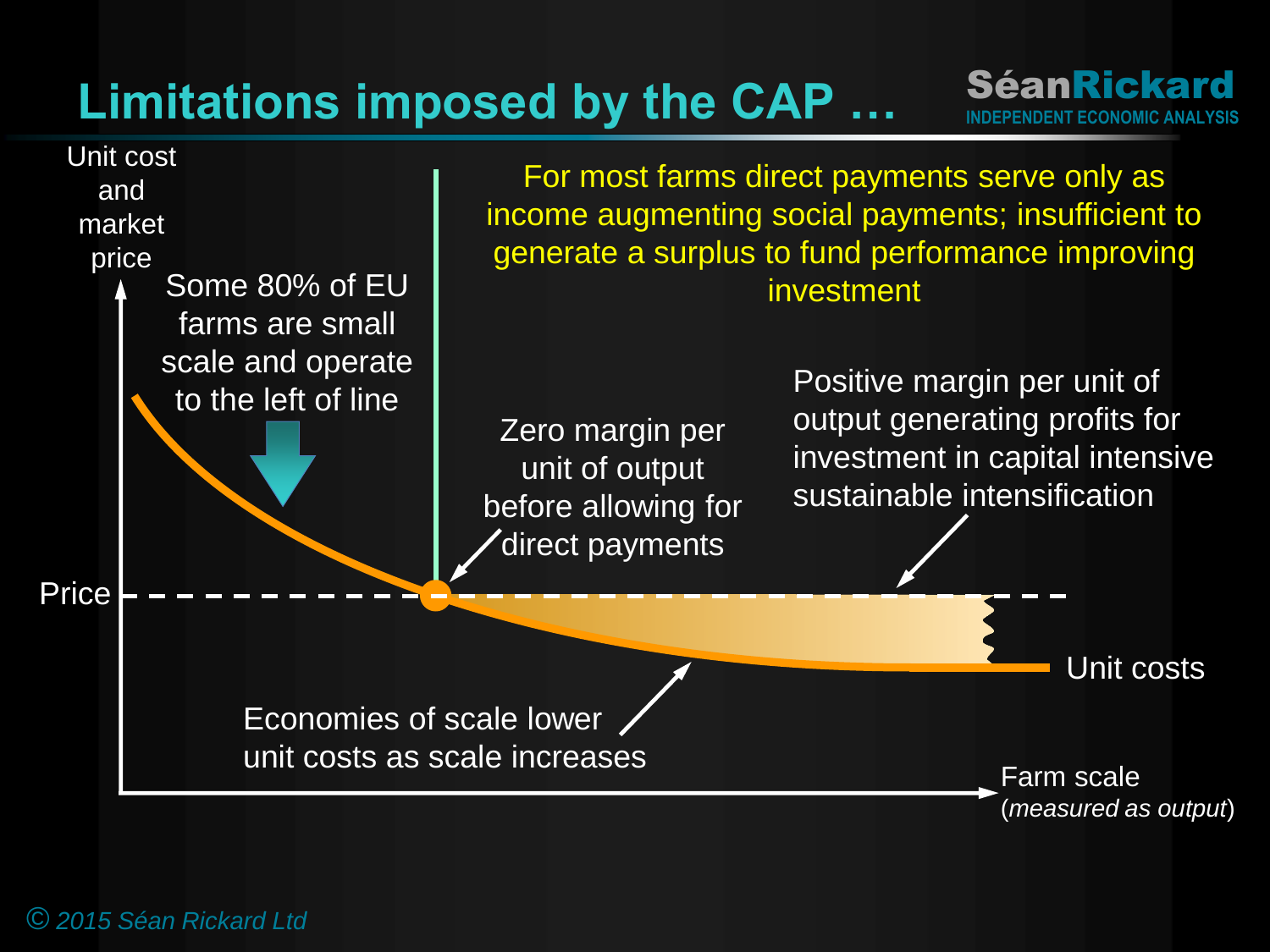# **No prospect of radical reform ... Séan Rickard**

The removal of decoupled payments would not be devastating for UK output and competitiveness as it would be followed by lower costs and restructuring to larger scale more productive farms

The CAP is hopelessly multifunctional its objectives include not only protecting farm incomes, but also preserving biodiversity, building resilience to climate change and delivering a balanced rural economy

Future CAP reforms will continue the drift towards a greater influence for market forces and modest steps towards renationalisation eg, Pillar II policies and an opt out for EU approval for GMOs

Despite the Commission's analysis that phasing out direct payments would result in EU agriculture becoming more internationally competitive there is no prospect of radical reform

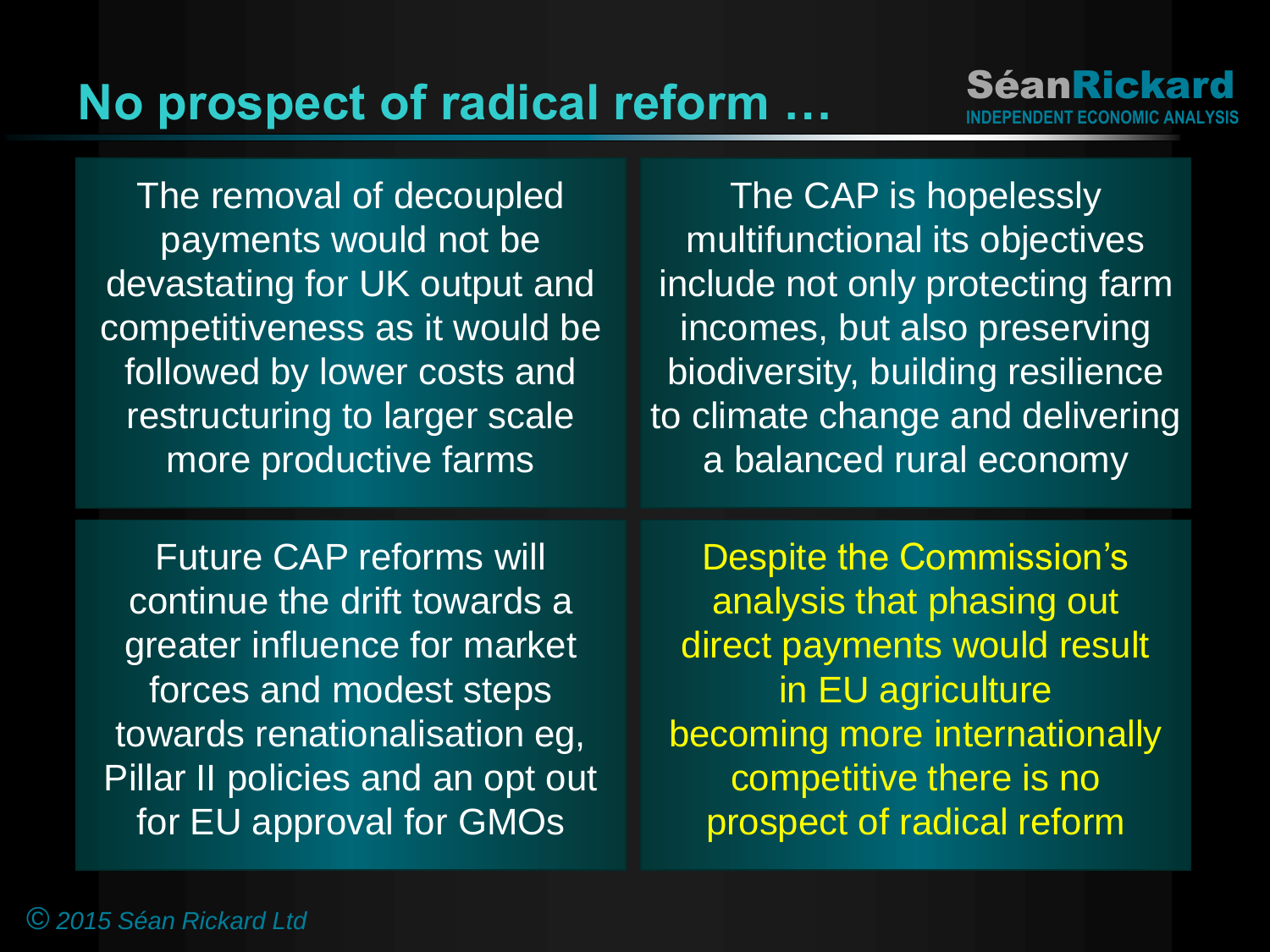# **Independence and farm payments ... SéanRickard**

- **The PM has not revealed details of his negotiation but it would be** futile to attempt fundamental reform of the CAP;
- 2 In 2005 the government argued for the elimination of all Pillar I decoupled payments while retaining Pillar II payments to maintain the environment and promote rural development;
- **3** The coalition's priority in 2011 was to reduce public expenditure on farming 'without interfering with the EU level playing field,' but funding would continue for environmental and rural payments;
- **4** Preserving a level playing field is key argument used by the NFU to justify the continued receipt of decoupled payments and there might be compensation claims if removed rapidly;
- **5** The position is further complicated by the devolved administrations in Scotland, Wales and Northern Ireland who are supportive of decoupled payments.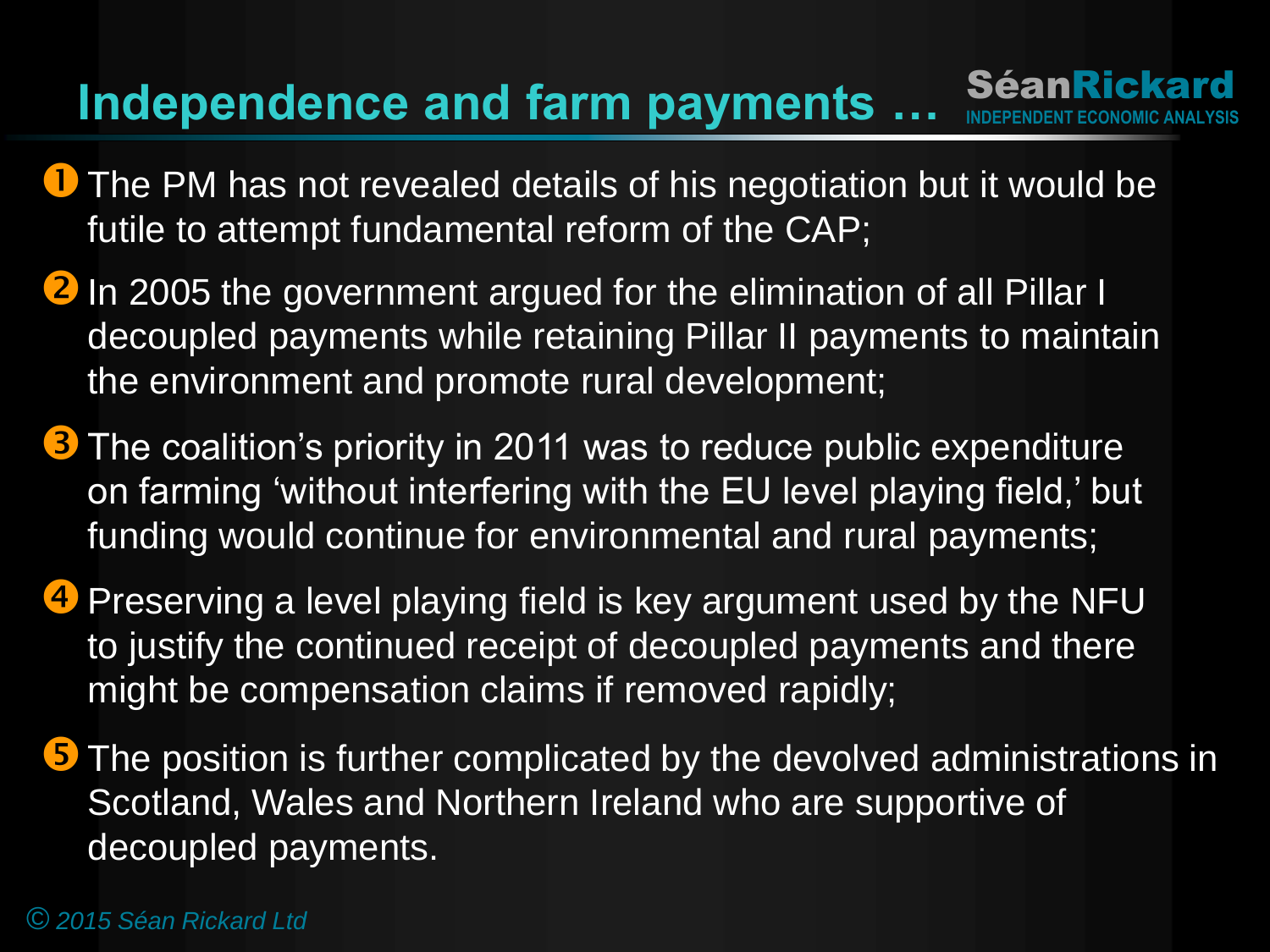# **So what might change … Independent ECONOMIC ANALYSIS**

Decoupled payments would be reduced even eliminated but the transitional period could be lengthy and funding might be increased for Pillar II type payments which are

in reality extra farm support A change would be the attitude towards the frontiers of science and technology. England

Consumer, environmental and public health lobbies would argue forcibly against any moderation of existing EU Directives eg, nitrate leaching But of key importance would be the trading arrangements negotiated with the EU

would be more accepting of biotechnological advances eg, GM and both farmers and their suppliers would benefit from the UK's exit from the EU's long drawn out, opaque system for approving pesticide products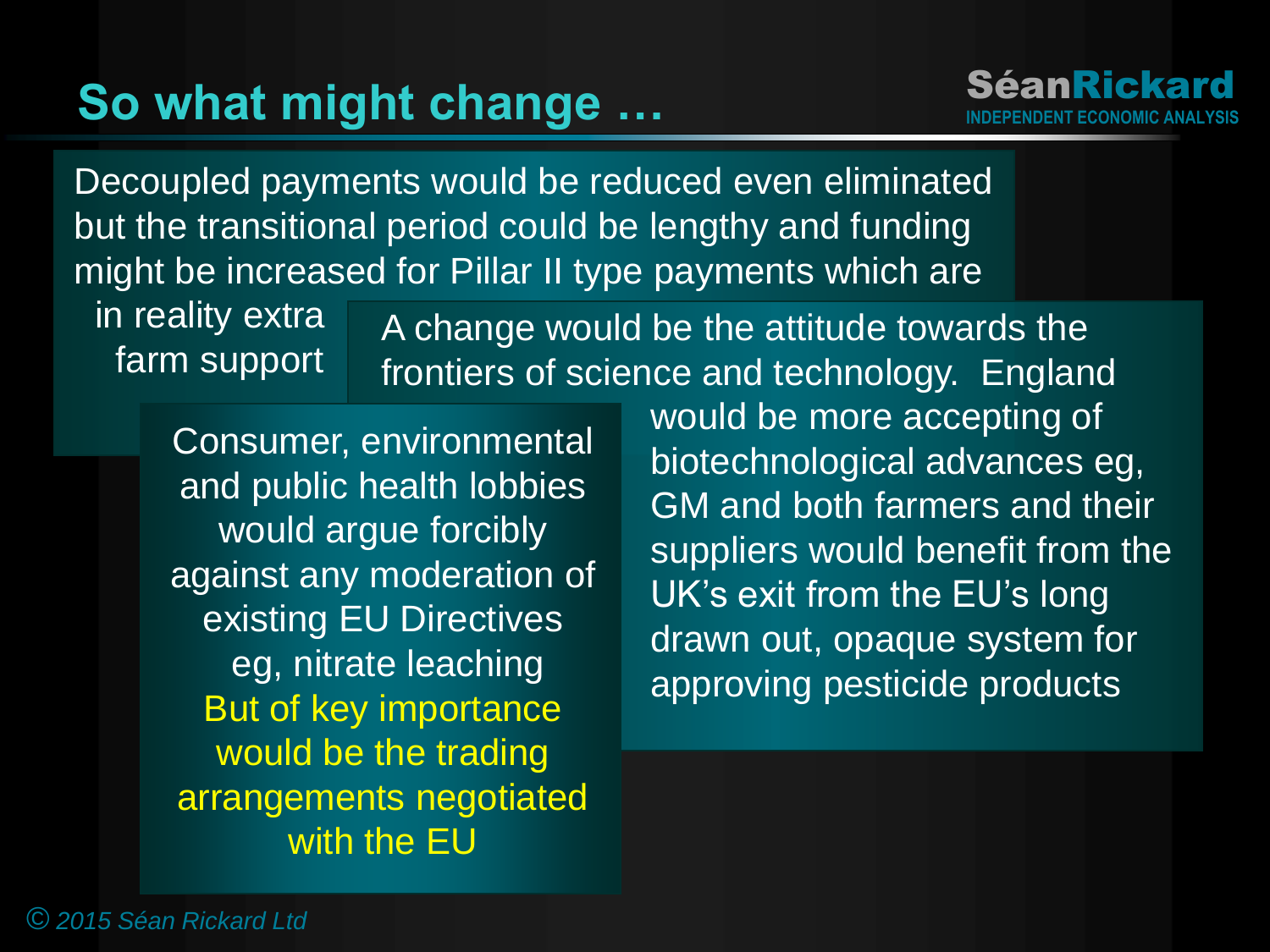# **Post exit trading relationships ...** Séan Rickard

- **O** Outside the EU there are in principle four trading relationships for the UK with varying degrees of integration with the Single Market;
- $\bullet$  Given the priority of unfettered access to the single market an EEA agreement eg, Norway or a series of EFTA agreements eg, Switzerland offer preferential arrangements for food and agriculture;
- $\bullet$  But these involve acceptance of the four 'freedoms'  $-$  the free movement of goods, capital, services and people – and the government has already rejected any such agreement;
- **P** Presumably, the government would seek to negotiate one or more preferential regional trade agreements (RTA). The Out campaigners assert that one could be negotiated but they provide no details;
- $\Theta$  is the UK's persistent trade deficit with the EU in food and agricultural products – £16.4bn in 2014 – sufficient? The EU may still demand the four freedoms in return for a preferential agreement.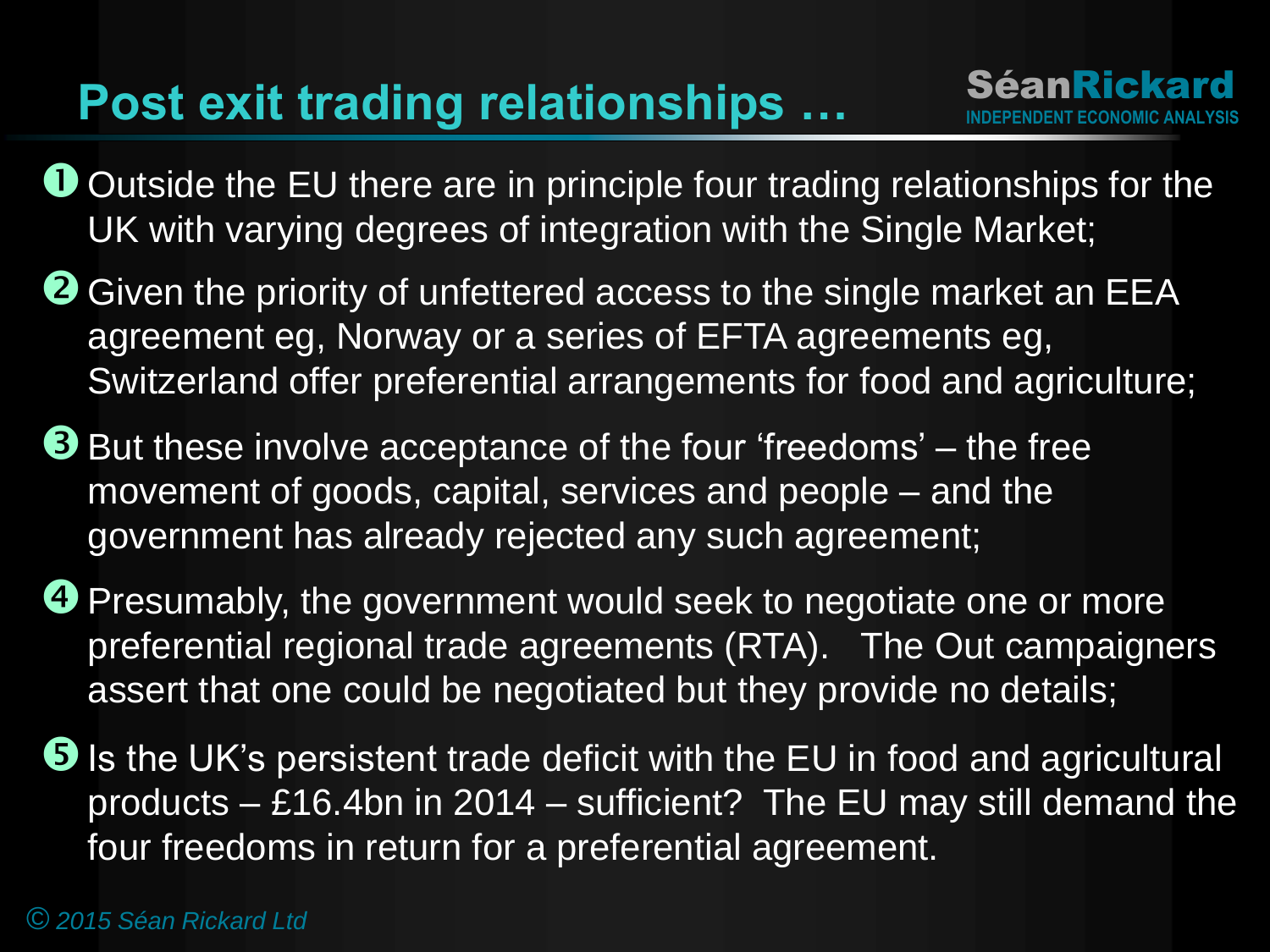# **Resort to the WTO?…** Séan Rickard

Ultimately the UK can resort to WTO MFN agreements to be in the same position as US exporters facing tariff and nontariff barriers of various kinds involving compliance with prevailing CAP regulations

To take but one of many examples, exports of cheddar cheese with a minimum fat content of 50% would face a tariff of €167.1 per 100kg and hence the impact on our exports would be adverse

The UK would also need to negotiate RTAs with the web of countries that currently enjoy EU trade agreements or tariff preferences but there might be opposition from WTO members eg, Australia, Brazil

In many areas of food and agricultural trade EU standards are based on wider WTO standards eg, Codex Alimentarius and hence would continue to apply to all UK exports outside the EU.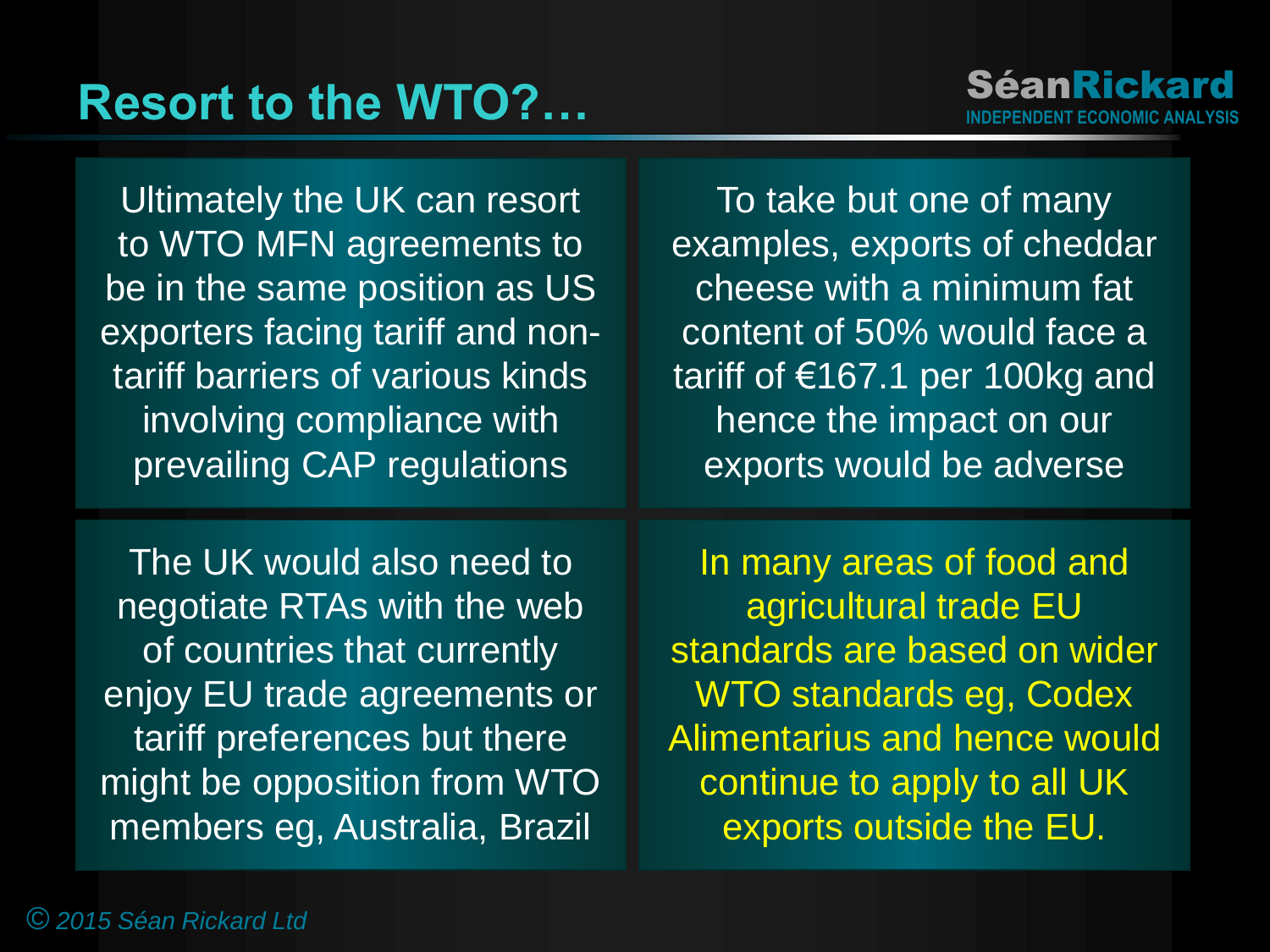# **Increased uncertainty … Séan Rickard**

In principle the UK would have two years to negotiate its new trade relationships with the EU following a no vote but would agriculture be a priority and the period of uncertainty could be

lengthened by a

Inguidited by a The claim that leaving means regaining control<br>EU Council vote expression is normalizing as outside the FU the over policy is perplexing as outside the EU the

> The process of leaving would create at least two years of uncertainty during which competitors eg, Ireland might succeed in attracting food sector investment away from the UK

UK would have to follow the regulations cited as reasons to leave and UK agriculture – with just 1% of GDP – would have to argue its own case compared to the power it now enjoys within the EU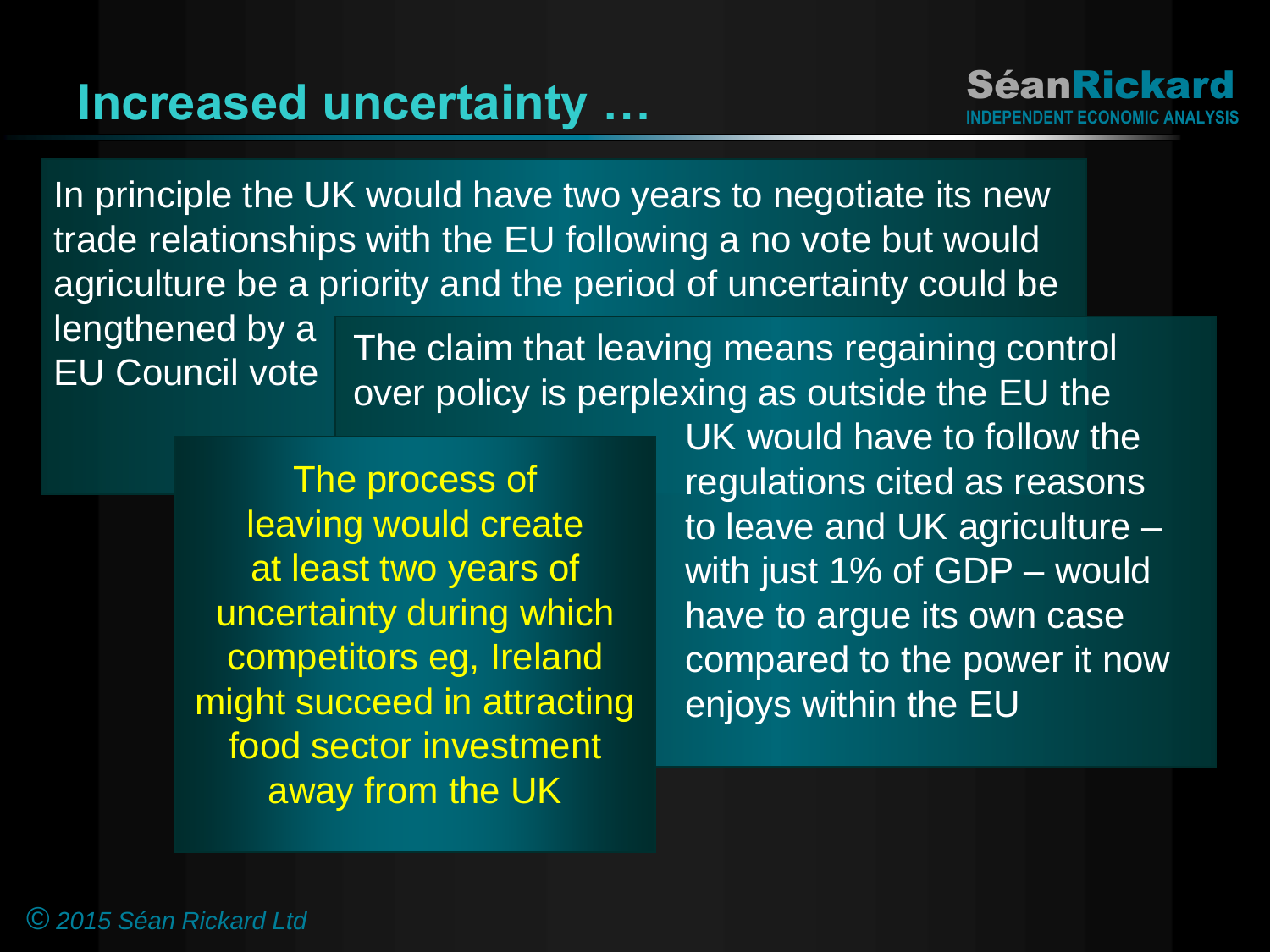#### **Concluding thoughts …**

 $\rightarrow$  Following the 2013 reform, the CAP's current multifunctional structure will not change before 2027;

 $\rightarrow$  This implies that the pace of structural change for EU agriculture will continue at its lacklustre, historic rate;

The CAP will slowly evolve: more renationalisation with growing tension between market orientation & multifunctionality;

 $\rightarrow$  In the event of a Brexit, UK agricultural policy reform is likely to move at a faster pace and also in a direction that gives primacy to productivity and competitiveness;

 $\rightarrow$  It's impossible to anticipate the details that might emerge following a lengthy negotiation but even with a preferential RTA unfettered access to the single market is unlikely.